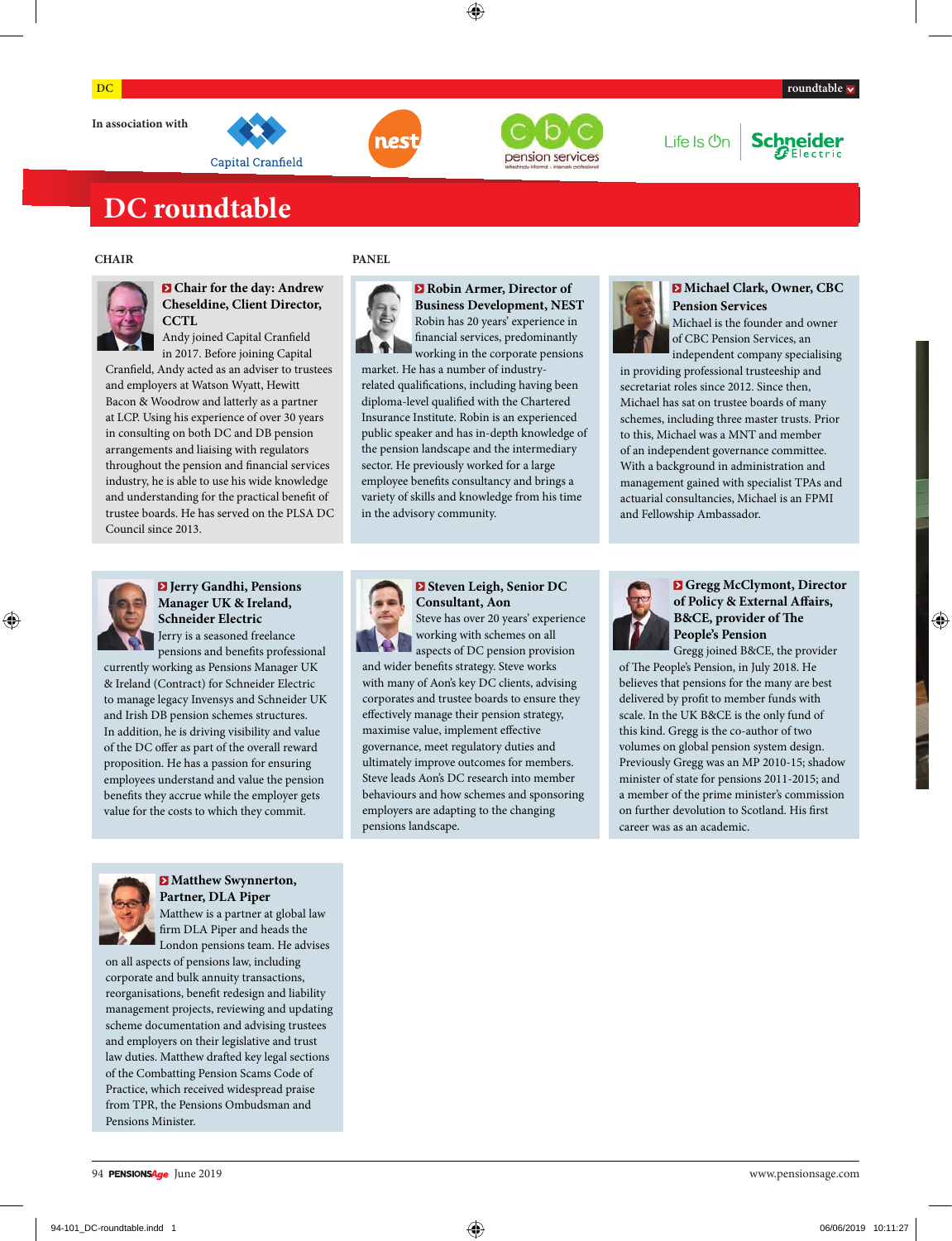DC roundtable





**In association with**

**DLA PIPER** 

# **Engaging with DC**



 What's next for auto-enrolment and master trusts, the emergence of the pensions dashboard and the reasons for member engagement were just some of the topics at our latest DC roundtable

**CHAIR:** What are the main regulatory issues of the departure of the departure of talk at the moment with autoregulatory issues of the day around DC? **Swynnerton:** There's a enrolment (AE), about whether greater access should be provided, both in terms of reducing the lower earnings limit and reducing the lower age limit. I think the government is very keen to increase autoenrolment, but now that the increase in contributions has just been introduced the government presumably needs to see how levels of opt out are affected by the

recent changes.

the<br>people's

pension

**McClymont:** The AE charge cap is very important, and the OFT enquiry in 2013 into the DC market really led to some changes, because it was focused about the weaknesses of contract DC in particular. Although that's not been resolved, because independent governance committees are advisory not governing, nonetheless, they're a modest step forward from where we were in 2013 on contract side. So, when combined with charge cap, the regulatory environment is stronger than it was.

We need to see what happens with AE opt outs now, following the signicant contribution rise recently, I agree. I think the industry view is, since opt outs were much lower than was expected in the previous rounds, we have now adjusted expectations and expect them to continue to be low, but we don't know yet.

Then there's the pensions bill. It doesn't look likely that the promises to bring in those aged 18-22 into AE and to make contributions from the first pound of earnings will appear in the bill.

But what we do know should be in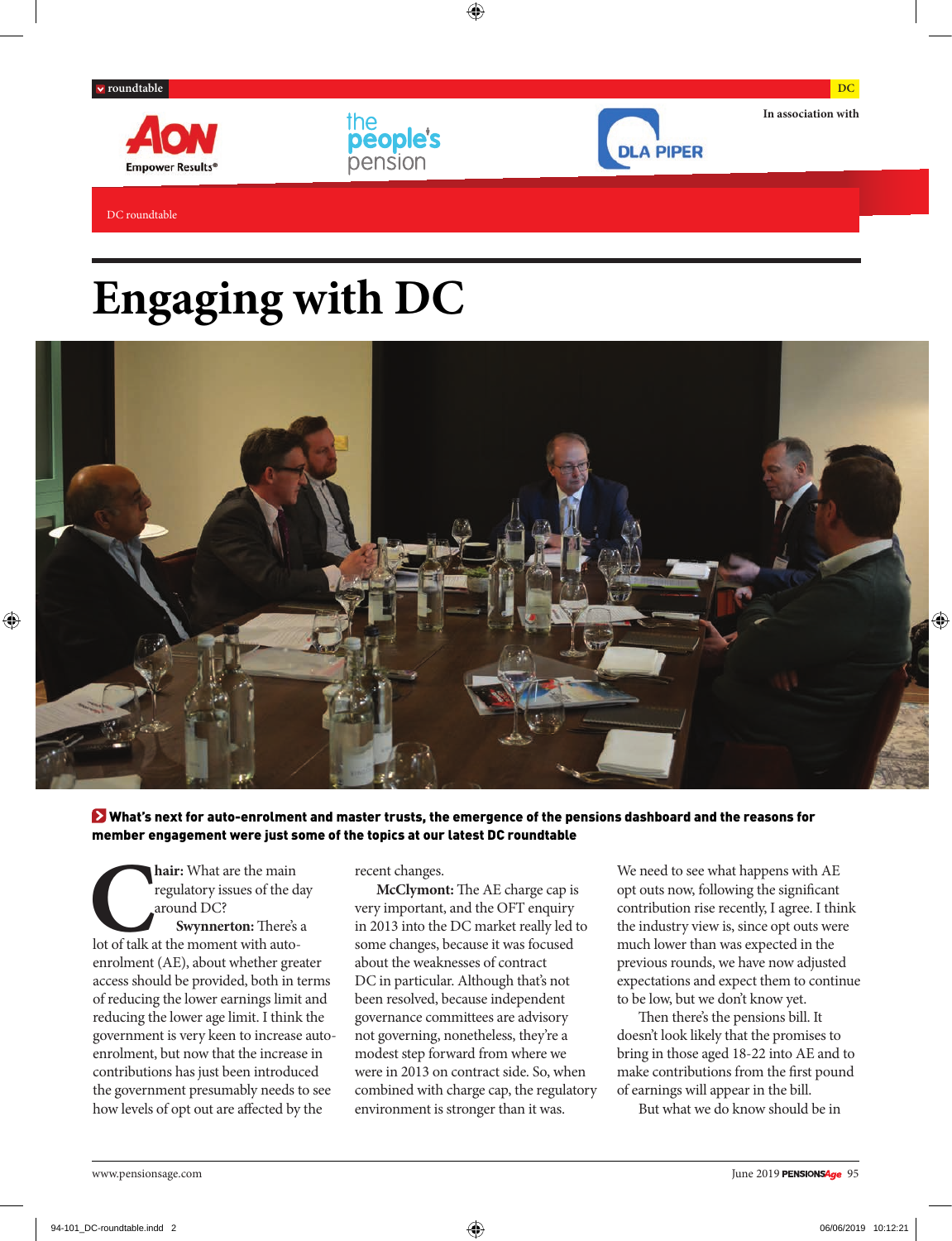





Life Is **On** 



## **DC roundtable**

the pensions bill, if there is a pensions bill, given the way Brexit messes about with the timetable, is potentially pensions dashboards. Dashboard would be useful, but it's not going to change the world. Collective DC (CDC) I think, is the other thing the government is very keen on.

**Clark:** I take Gregg's *[McClymont]* point about the dashboard. I think there's an awful lot of heat

being generated, but I'm not sure how much light's actually going to come out of it. That's a really sad thing to say, because I think that it ought to work. I can see it working easier in the DC world than the DB world.

**Gandhi:** I concur with the sentiment from the trustee point of view that the regulations are just overburdening the framework for operating pension schemes. From an employer's point of view, spending a lot of money on the governance, rather than on the value of benefits, doesn't make sense. The objective must be to put more into members' pots, in terms of broad context. With AE I think we're in a fantastic place, compared to where we've been, in terms of the population coverage. It's the quality of that coverage that's the challenge.

The bit that worries me, is process. The process of doing AE is nonsense. So, compulsory membership, deepening the coverage, giving some sort of incentive would make it a lot easier, but that doesn't really solve the problem of engagement. The more we do for people, the less they'll do for themselves, and that's not a good place, either.

**Leigh:** Auto-enrolment and the



proposed changes to lowering these thresholds so that people are contributing from the first pound, I think, would be a positive thing.

However, with DC tax relief, we've now got this discrepancy, in that people are auto-enrolled at £10,000, but don't pay income tax until they earn over £12,500, so depending on what their company's decided to do when they set the pension scheme up, people in this earnings band may be paying more for the same level of pension saving. At the moment, it's not a massive difference, it's something like just over £5 a month to get the same level of pension if someone was in a net pay scheme, roughly earning just below the tax threshold, and it was auto-enrolment minimum contribution rates. But then if we do start autoenrolling people and contributing from the first pound of income, that missing tax relief will almost double.

So, it's going to cost people on lower earnings more for the same level of pension, which is completely crazy, isn't it? I think that's a challenge for the government to do something about the tax relief issue by the time they legislate the auto enrolment changes that were

proposed in 2017. Which I think is currently planned for mid-2020, so it's a long way away, and it should be enough time to come up with a sensible answer, we'd hope.

**Armer:** Autoenrolment to date has been very successful, for what it set out to be and proves the use of nudge theory for the employed workforce. The side question to that is how we can take that

understanding, that knowledge, and find something that works for self-employed people, where there isn't an employer to enrol them.

**Chair:** If you were Pensions Minister for a day what one regulation would you remove from our existing regulations, and what one regulation would you fasttrack to put in place immediately?

**Armer:** I would want to introduce a solution for the self-employed. I would probably look at some form of compulsory saving, albeit perhaps not directly into a pension initially. So, having a layered saving process, similar to the sidecar model that we're trialling at NEST.

The one area that personally worries me is around the challenges for people at retirement from freedom of choice. We created an environment where people are defaulted through a series of mechanisms into saving – where they save, how they save – but takes the onus off the individual, and then we suddenly present them with a huge number of choices to make in very complex areas at-retirement. At the moment, there are no default solutions for them, and I think that would be what I'd want to change.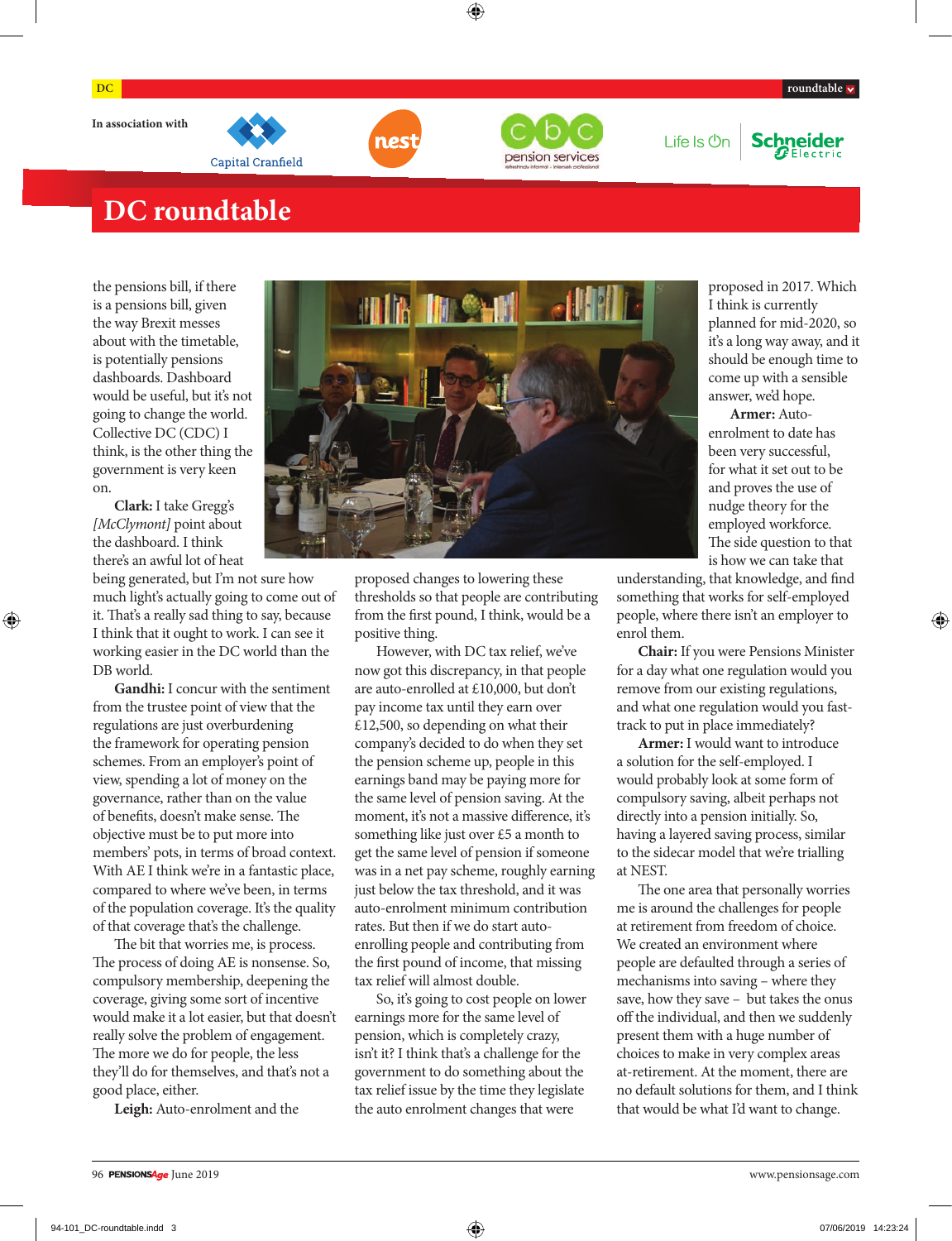





**In association with**

### DC roundtable

**Swynnerton:** I would change the master trust approval legislation, which can inadvertently catch multi-employer schemes where the participating employers are associated or belong to the same group, but there is a lack of a degree of connection between them. But they are not commercial master trusts.

In terms of bringing in new legislation, the sooner that the transfer regulations are amended to restrict the statutory transfer right to help prevent transfers out to receiving schemes suspected of scam activity, the better.

**Gandhi:** Well, I suppose in terms of removing, the lifetime allowance regime is so complicated and all it does is disenfranchise a lot of senior people.

In terms of new legislation, or something that would be useful, we're looking at collective DC (CDC). It's designed around the single employer. I think CDC, particularly in the decumulation phase, has a massive opportunity. If we broaden and let master trusts go into that space more quickly, I think the value would be, to the population out there who retire in 10 years' time, of great significance.

**McClymont:** A straightforward pensions dashboard would be a big step appease different interest groups, which in turn, I think will end up with the project taking a long time if it's too complex.

In terms of regulation worth changing, I do think there's a growing issue in the larger master trust space, around the way in which levies are calculated. That's hitched to the small pots issue. The People's Pension alongside NEST will be in the same position – we have very big memberships anyway, but look even bigger, because you've got lots of members who have been in for a few months, and then moved elsewhere, and have got very little in their pot left with us. Of course, the way the levy weighting is calculated is on a membership basis, and I think that's something that needs to be looked at since it penalises schemes with large memberships but very small pots.

**Leigh:** In terms of removing legislation, I'm going to go with Jerry *[Gandhi]* on this, in terms of the tax rules around pensions, because I think if there's one thing that makes pensions too complicated for the person on the street, it's the tax. It doesn't need to be as complicated. But it is going to take a big change. It's going to take a very brave step and detailed analysis, I think, to be able to look at it, rewrite it, and start again. The annual allowance makes sense, the lifetime allowance is increasingly making no sense.

But in terms of something new, what I'd like to see is the ability for somebody to be able to access their pension prior to retirement, in certain circumstances. I think you need controls, to prevent people from draining their pension savings before they get to retirement. I think for younger individuals, if they knew that their money and their company's money could, for example, help them buy a house, and that they could draw on some of that money, they would be more inclined to save into a pension. Most people don't just retire and stop working anymore, it's a lot more phased, which I think adds to the thought of why can't I get some money out of my pension pot earlier and then put it back in when they're 50 or 60 – why sacrifice in their working life for their retired life, when actually, there's quite a blur between the two.

**Clark:** Wearing my trustee hat, I don't think it would come to any surprise if I said, I'd dump the chair's statement in its current form. The chair's statement

> is actually not doing what it was designed to do, which was to engage with members and tell them about their master trust. Instead, it's an exercise for The Pensions Regulator (TPR) to fine trustees. I think the chair's statement is an important document, or could be an important document, if it was written for

forward. It could be a very helpful aid to people's awareness of their pension. I would define that as a single non-commercial dashboard, which allows people to see what they've got and where it is.

That's a bit narrower than where the government currently is. It's naturally trying to

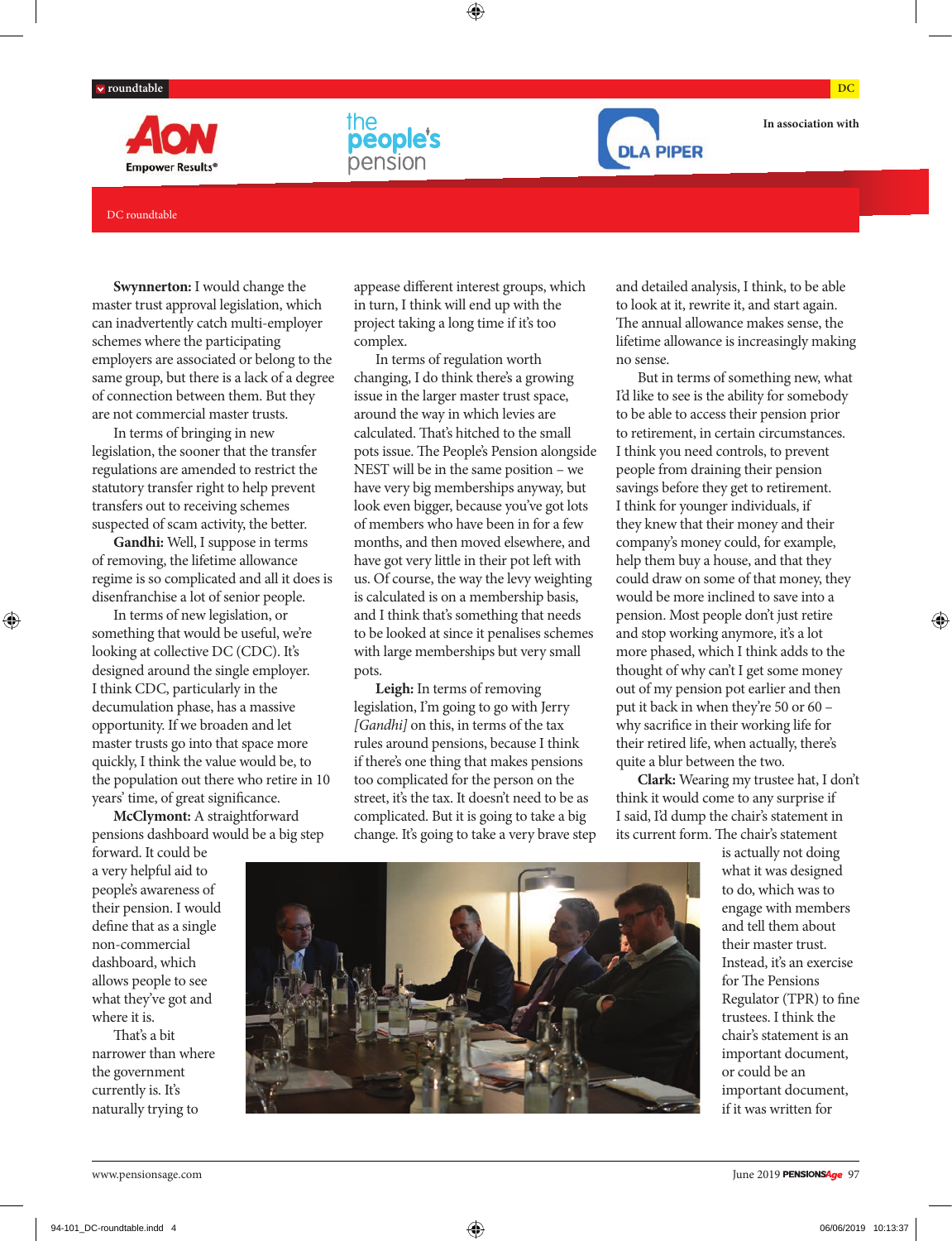

Capital Cranfield



Life Is **On Schneider** 

## **DC roundtable**

members. Instead of that, it's written by trustees to the TPR.

### **Master trusts**

**Chair:** Let's move on to master trusts. There's a lot going on with those. So, what will allow master trusts to take on business from standalone DC schemes? I think it's really pretty obvious that TPR is driving a lot of that move, but what would make a master trust particularly good for a standalone DC scheme to move to it?

**Armer:** Around assessing value for member, TPR talks about the four core components of a pension scheme being governance, investment, administration and communication. I think if master trusts are doing their job properly, they're doing those four things really well. If you get those bits right, that should be 95 per cent of what somebody needs to have the security in where their money is invested.

It should be about consumer confidence. It should be about ensuring that as a member of a scheme, when my money is given over to somebody to do that fiduciary duty of looking after it for me, for maybe 40 years or more, that there is a minimum standard of operation and skills that those people are going to meet. Whether that's in a master trust, whether that's my employer's pension scheme, or whether that's an insurance company.

I think one of the big challenges we have is that there is such a low level of consumer confidence in pensions. Authorisation, or minimum standards, however you want to define it, seems to me like a way that we could try and improve that confidence. The focus within pensions management is generally on two things. One is how much

can we drive the cost down, but with often very little relationship between cost and value. So, as long as it's really cheap, somebody will buy it. It doesn't actually matter, if we compare the quality as we'll buy the cheapest offering. A lot of that is due to the fact that cost is the tangible item, and value is often intangible.

The other point is the focus on things that make very little difference to the outcome. A huge amount of focus in decision making is around things like, can we get the employee's name on the pack that goes out to the member and how many additional funds are available. While the reality is 90-plus per cent of the members are going to be in default funds. So, we should spend a lot more time worrying about whether that's suitable, than whether we can offer them five funds or 200 funds, or 1,000 funds outside of that.

**Gandhi:** From an employer point of view, you can be mechanical, compliance driven. What's the cheapest product; throw your money in that direction. For many employers, that probably works. But there's another perspective, which is more the paternalistic side.

We actually have our own standalone, single employer master trust. So, the



question is, how can we transplant what we've got from our sole trust into a master trust, to keep the front end looking like ours, and all the engines underneath being the same.

But the bit that really is the challenge for a master trust, in my view, is how they use technology. So, what does a member do when he goes in, how is he doing it? How can we use artificial intelligence (AI) in a productive way, without breaching confidentiality and GDPR, but interacting continually? The way that I phrase it is, how can we have a series of continuous conversations, at the right level, at the right time, on a regular basis, over a career path, so the destination's clearer and ultimately the member's outcome is better. So, technology is the biggest driver, the biggest differentiator of master trusts.

**Clark:** From a trustee perspective, it's absolutely about making sure that investment options that are available to members in the default funds is in line with what the trustees developed over time. So it is very much about what is in it for the member. How do they communicate with members, what's the technology like, what's the level of communication? For me, that's one of

> the key things, I think trustees will be looking for if a master trust is the chosen destination.

**Chair:** Trustees – if I were in your shoes, one of the things I'd be doing is benchmarking what we do against the big master trusts and genuinely saying, is what we do adding value above and beyond what we get in that marketplace? If you can't genuinely answer yes, then you have to ask why you've still got your standalone DC. If you can, how does what we do add value to the members? How do we demonstrate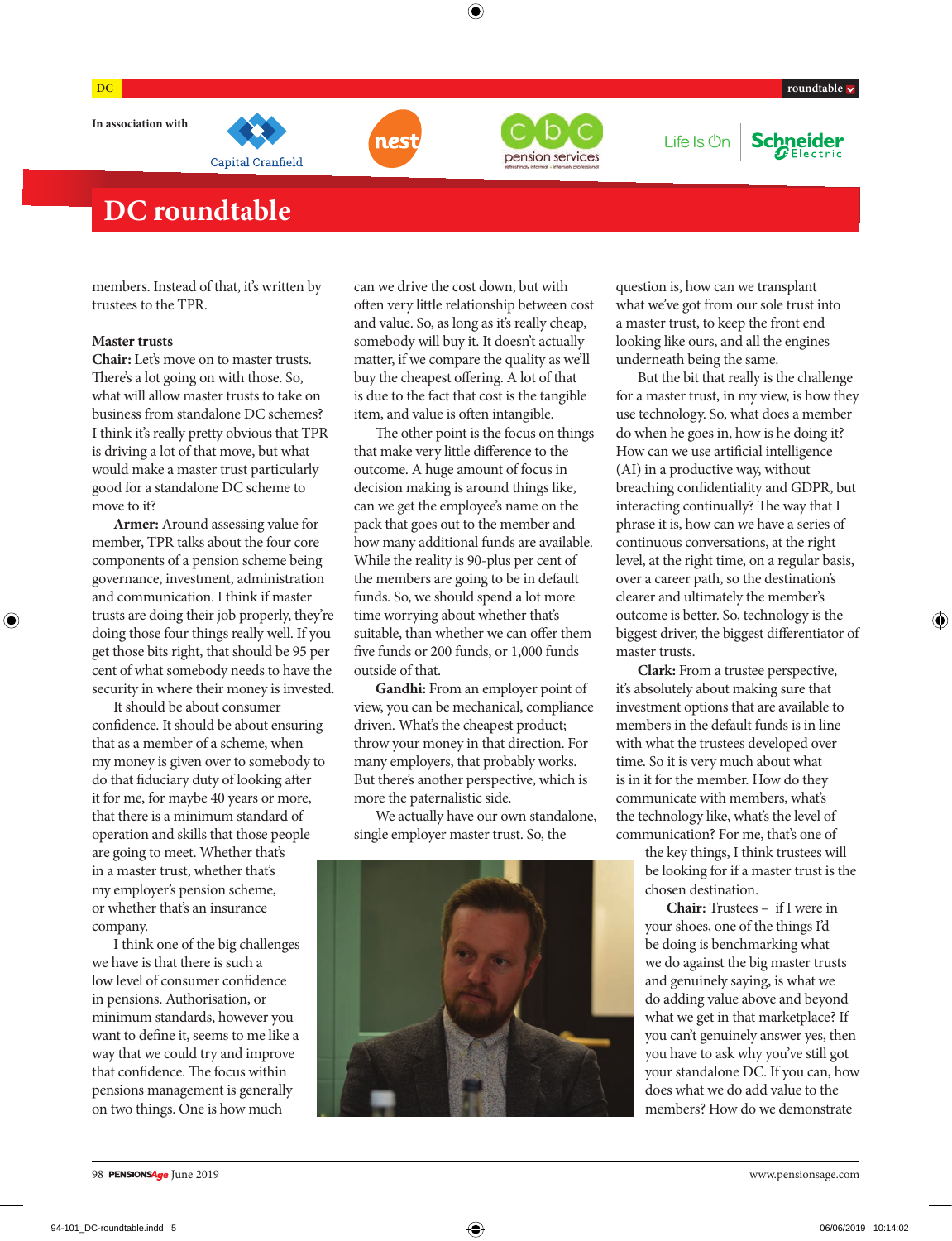





**In association with**

### DC roundtable

that having our own scheme, having the trusteeship of that, being able to bespoke it in the ways we want, drive value to those members?

**Clark:** I wouldn't disagree with that one second, but I'd also say how do you benchmark against master trusts?

**Chair:** So, the Department for Work and Pensions (DWP) consultation specifically says, should the government impose a requirement on trustees to regularly put a statement into their chair's statement that says, 'we looked at what we do, and we're good enough or better than master trusts, so we're going to carry on doing what we do. Otherwise, we have to close it and put it somewhere else'.

**Leigh:** I think it's a good idea, and I think the chair's statement has come in for a lot of stick so far today, but I think one of the good things that I've seen, particularly for some of the smaller single employer trust schemes, is that the chair's statement pushes trustees to really look at the charges and the value point, reviewing admin, communications etc, and state, yes, we think it's good. Or if they don't, which was often the case for the first chair's statement the trustees hold their hands up and said, actually, we recognise we need to do a bit more here.

I think it is driving people to look at master trusts, and I think the requirement to compare with a single trust against what people might get in the wider master trust makes sense. The challenge would be, that not all master trusts are the same!

**Chair:** Matthew *[Swynnerton]*, what is the legal advice when you advise clients on this?

**Swynnerton:** If you look at it on the trustee side, the questions tend not to be



about governance or cost, which is often going to be the main driver for change, but rather the kind of issues that concern trustees of hybrid arrangements are the consequences of breaking the linkage between DB and DC benefits.

For the employer, I think it probably just does come down to a cost analysis of future contributions. If it's cheaper to use a master trust than to operate a standalone scheme, that's probably going to be a key driver for change. Assuming that the scheme it operates is reasonably well governed. But if you're saying that master trusts are the benchmark for governance, then how do you define the benchmark given the different varieties of master trust offerings?

Gandhi: But what are you really measuring? What are you trying to achieve? We have our own website, which is open. There are videos, explaining all our elements in lay language. We've been out and done roadshows. Of our population, more than half are registered to go online and see about their personal DC pot. So, we've got a lot of people going in repeatedly. But they're not doing a lot. The problem is the next phase. From an employer point of view, having

a pension is not a tick box. In our case, it is part of the employee value proposition. It's the journey. I don't necessarily want a master trust, I want a vehicle or an engine behind what we're doing at the front end, which will help me interact with the population.

**McClymont:** I just emphasise, there's a danger, and all industries are like this, of going immediately to the complexity as an obstacle to action. But if you're a policy maker, you have to work through that complexity, and then make a decision. Either you do nothing,

because in balance, the advantages don't outweigh the disadvantages, or you judge that they do. I think it's clear from this proposed approach, that government and the regulator are going down that path.

**Chair:** I want to talk to Jerry *[Gandhi]* very quickly. As a scheme, what's your size in terms of membership and assets?

**Gandhi:** Four thousand actives, 1,000 deferreds, and it's about 160 million. It's a good-sized scheme.

**Chair:** So as a scheme, you're probably bigger than quite a lot of the master trusts who are now exiting the market because of the authorisation process. So, as a big scheme, should you not have to apply to some sort of accreditation process about your quality, in the same way that if you were a master trust, you should?

**Gandhi:** We comply with all the regulatory requirements. We have all the right things in place. The chair's statements – it's an absolute nonsense. The more imposed regulation, the less inclined we're going to be to do what we're doing.

**McClymont:** I have sympathy Jerry *[Gandhi]*. It happens in every regulatory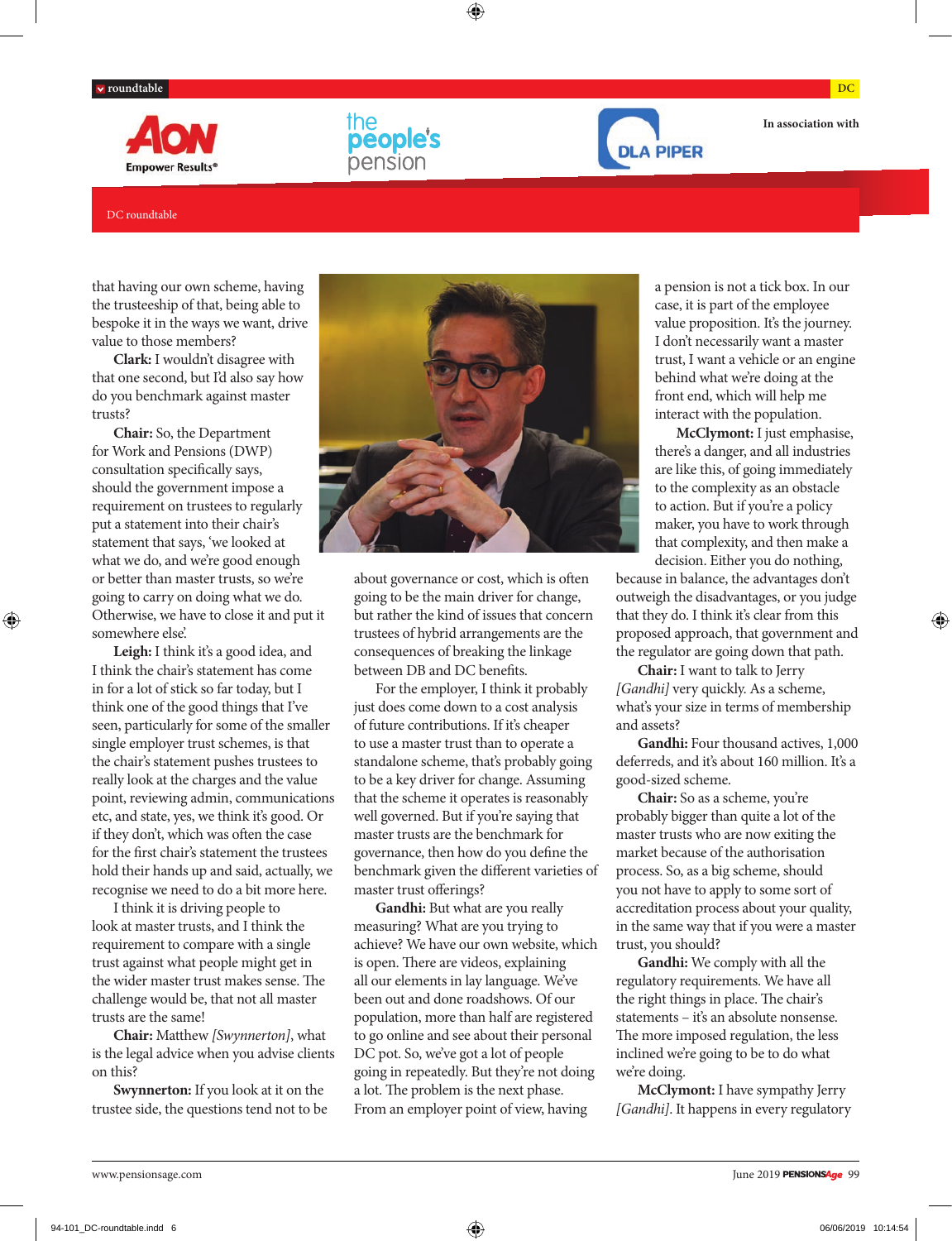

Capital Cranfield



Life Is **On** 



## **DC roundtable**

sphere. If government has confidence that all schemes are well-governed like yours it wouldn't be an issue, but the longer the tail the more likely regulation comes in that affects schemes that actually would be better off outside that regulatory box.

**Clark:** I think it's difficult for any regulatory framework to have one set of regulations for one size of schemes than another. But if it's proportionate, and it's driven on principles rather than prescriptive, then there's more opportunity to allow a bit more flexibility. As we've talked about, the chair's statement is prescriptive. Even if the regulator thinks it doesn't want to impose a fine, but it has to. That's the challenge. The more we get prescriptive, the more we get tick box, the less people will do.

**Leigh:** A good thing about the chair's statement is that it can force small DC scheme trustees to actually come out and say, this is too much trouble, it's too difficult, we're not really governing our scheme as well as we should under the new rules, and we now have to tell the members. So they are then either upping their game, or getting out and going to the master trust market.

### **CDC**

**Chair:** Moving onto CDC, Jerry *[Gandhi]*, you've already talked about CDC. It's a concern with you?

**Gandhi:** Not many big employers are going to take it up. If it really is going to work, it can work in the master trust space, and in particular into the drawdown phase. Shared annuitisation of some sort makes sense. So, you're syndicating the longevity risk with a level of clarity around where you're going to get to as an individual. The challenge is communicating it.

**Swynnerton:** I agree. For employers



there are still so many unknowns, which must make CDC a risky proposition currently. The authorisation regime details are still being decided; secondary legislation containing the detailed provisions in relation to valuations, disclosure, transfers and altering benefits are still to be drafted; and how CDC fits in with the tax regime is due to be consulted on shortly. There's a lot to come.

**Chair:** Michael *[Clark]*, if you were a trustee of a CDC scheme, what do you think your big challenges would be?

**Clark:** Intuitively, I might see sympathy for CDC, because I believe that the collective is going to be stronger than the individual. But I think you have to go back to the early days of DC benefits. Why were DC benefits taken up? Because DB benefits were then too expensive, and so, with respect, consultants came in here and sold relatively low-level DC pension schemes to those employers. So, you swung from a gold watch of pension provision, to something you bought in the market for a couple of quid.

I think CDC is DC plus, it's not DB minus. The really tricky bit is managing the investments in such a way that you've provided enough to provide back to members, but you didn't then manage to

give more money away and then leave nothing for the people behind.

**Leigh:** CDC will be good for some, but may not be right for everybody, so there needs to be a transfer out option. I think for the group, that want more certainty on pension income CDC could be a really good thing. Because it's a target income, not a guarantee, it should be able to provide better value than an annuity. So I think it's a really good idea for some, particularly in the decumulation phase. Our latest research found only around a third of people said they were going to retire and take a pension and stop working completely. For that group, a regular income, CDC, probably does make a lot of sense. But for people that need more flexibility of income, it may only be part of the answer.

### **Engagement**

**Gandhi:** As the population gets older, they won't retire unless they are able to retire. So, are we going to have Zimmer frame brigade people turning up at work because they have an insufficient retirement fund? Or have people who have a journey plan so that they can transition, be it full time, part time, into retirement. So, that's the biggest challenge. Technology and AI and interaction can help with this. But there's a bit of spend involved to get there. The master trust that can deliver that, I think, is one who will capture a lot more of the market than they've got at the moment.

**McClymont:** I think the front end, back end distinction, is really important. So, what do we mean by technology? When people talk about engagement, we mean front end, right. I think the key is, on the technology side, in the first instance is improving those back-office functions to improve administration.

**Leigh:** I frequently hear trustee